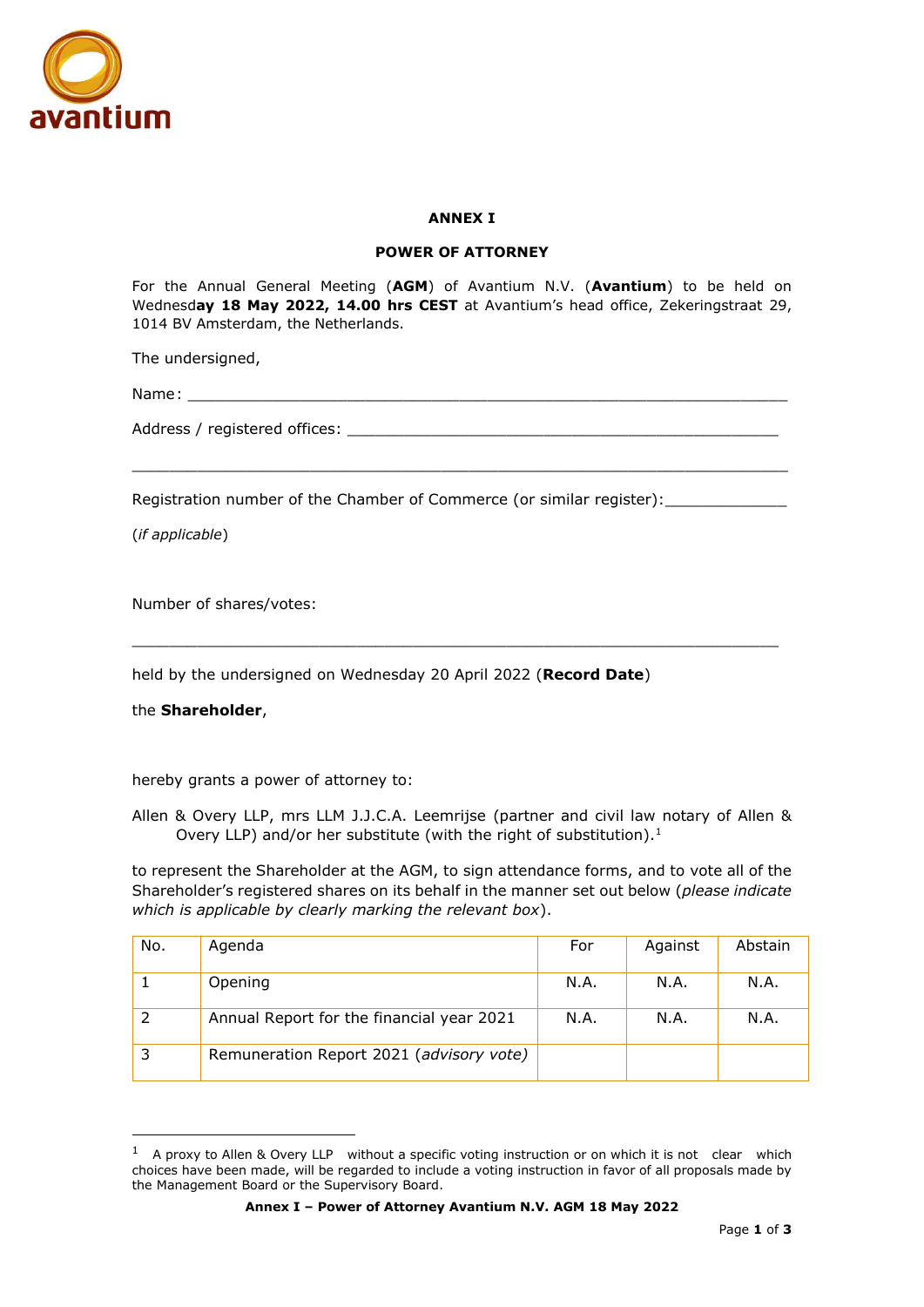

| 4    | Adoption of the Annual Accounts 2021<br>(voting item)                                                                                                                                                                              |      |      |      |
|------|------------------------------------------------------------------------------------------------------------------------------------------------------------------------------------------------------------------------------------|------|------|------|
| 5(a) | Discharge from liability of members of the<br>Management Board for the performance of<br>their duties in financial year 2021 (voting<br><i>item</i> )                                                                              |      |      |      |
| 5(b) | Discharge from liability of members of the<br>Supervisory Board for the performance of<br>their duties in financial year 2021 (voting<br><i>item</i> )                                                                             |      |      |      |
| 6(a) | Designation of the Management Board to<br>issue up to 4% ordinary shares and to<br>exclude pre-emptive rights in connection<br>with the Company's long term incentive<br>share-based compensation<br>and<br>plans<br>(voting item) |      |      |      |
| 6(b) | Authorisation of the Management Board to<br>repurchase shares in the share capital of<br>Avantium on behalf of Avantium (voting<br><i>item</i> )                                                                                   |      |      |      |
| 7    | Appointment of PricewaterhouseCoopers<br>Accountants N.V. as external auditor for the<br>financial year 2022                                                                                                                       |      |      |      |
| 8    | Any other business (including Q&A)                                                                                                                                                                                                 | N.A. | N.A. | N.A. |
| 9    | Closing                                                                                                                                                                                                                            | N.A. | N.A. | N.A. |

*Signature on the following page*